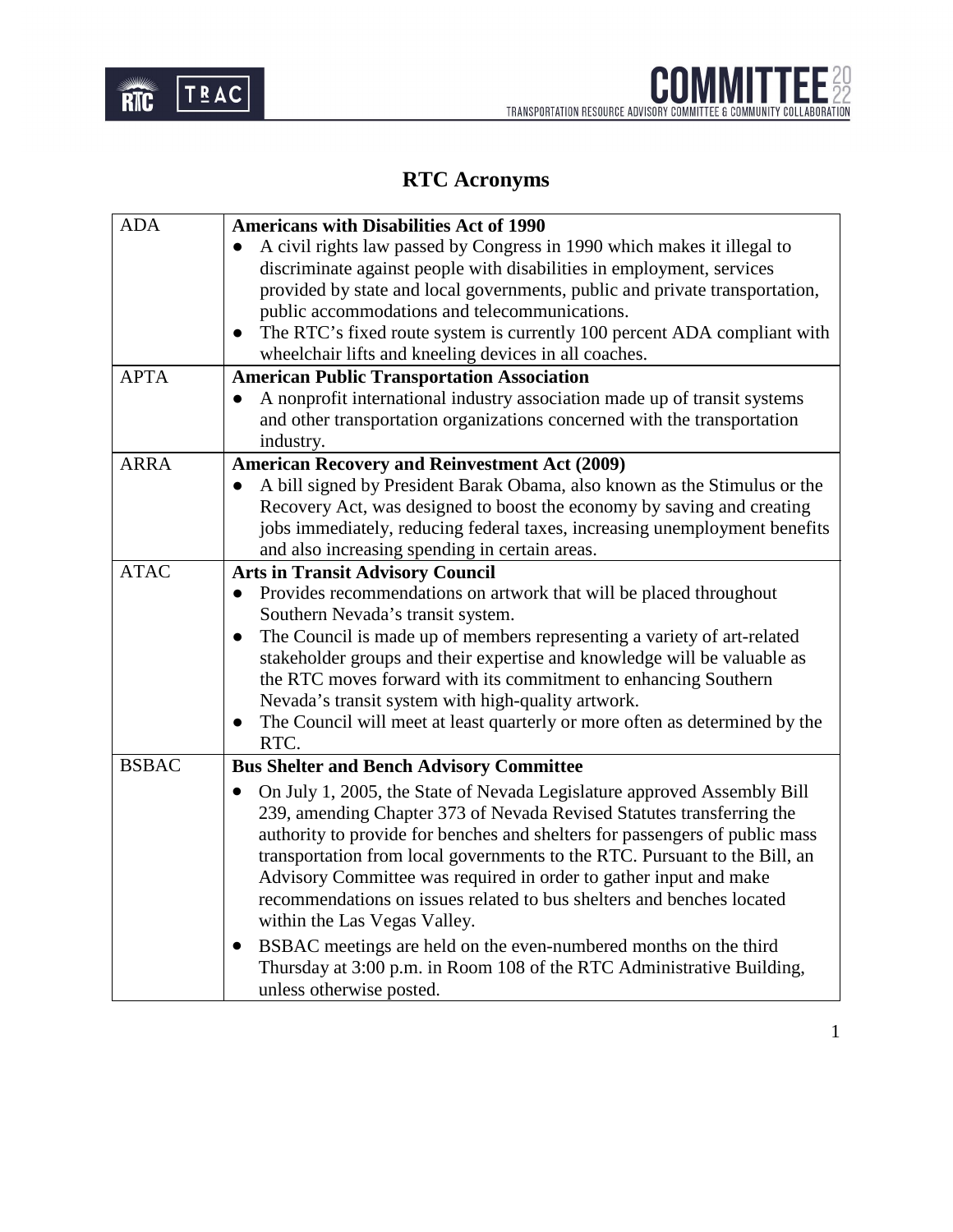

| <b>CIP</b>  | <b>Capital Improvements Program</b>                                                |
|-------------|------------------------------------------------------------------------------------|
|             | The Nevada State Public Works Board (NSPWB) coordinates the design                 |
|             | and construction of all state and university facilities that are approved and      |
|             | funded by the Nevada legislature.                                                  |
|             | The CIP summarizes all major capital investment projects, the expected             |
|             | expenditures, and the proposed funding source of each project.                     |
|             | The RTC Streets and Highway CIP is funded through the Clark County Gas             |
|             | Tax.                                                                               |
| <b>CMAQ</b> | <b>Congestion Mitigation Air Quality</b>                                           |
|             | A federal program established in 1991 by the Intermodal Surface                    |
|             | Transportation Efficiency Act (ISTEA).                                             |
|             | CMAQ was implemented to support surface transportation projects that<br>$\bullet$  |
|             | contribute to improving air quality and providing congestion relief.               |
| <b>DOT</b>  | <b>U.S. Department of Transportation</b>                                           |
|             | The cabinet level department of the federal government that is responsible         |
|             | for administration of federal transportation programs including public             |
|             | transportation, highways, railroads, air transportation, shipping and the          |
|             | Coast Guard.                                                                       |
|             | Each state has a department of transportation.                                     |
| EA          | <b>Environmental Analysis</b>                                                      |
|             | An environmental study used under the National Environmental Policy Act            |
|             | of 1969 to determine whether an environmental impact statement is                  |
|             | required.                                                                          |
| <b>EAC</b>  | <b>Executive Advisory Committee</b>                                                |
|             | EAC is comprised of public works directors (or other designated                    |
|             | individuals) and land use planning agency directors (or other designated           |
|             | individuals) from each RTC member entity, and the Assistant Director for           |
|             | Planning of NDOT (or other designated individual).                                 |
|             | EAC meetings are held the last Thursday of each month at 9:15 a.m. in<br>$\bullet$ |
|             | Room 108 of the RTC, unless otherwise posted.                                      |
| <b>EIS</b>  | <b>Environmental Impact Statement</b>                                              |
|             | A comprehensive study of likely environmental impacts resulting from               |
|             | major federally-assisted projects; statements are required by the National         |
|             | Environmental Policy Act of 1969 (NEPA).                                           |
| <b>EPA</b>  | <b>U.S. Environmental Protection Agency</b>                                        |
|             | The mission of the EPA is to protect human health and the environment by           |
|             | writing and enforcing regulations based on laws passed by Congress.                |
| FAST        | <b>Freeway and Arterial System of Transportation</b>                               |
|             | Under the RTC's jurisdiction, FAST is designed to monitor and control              |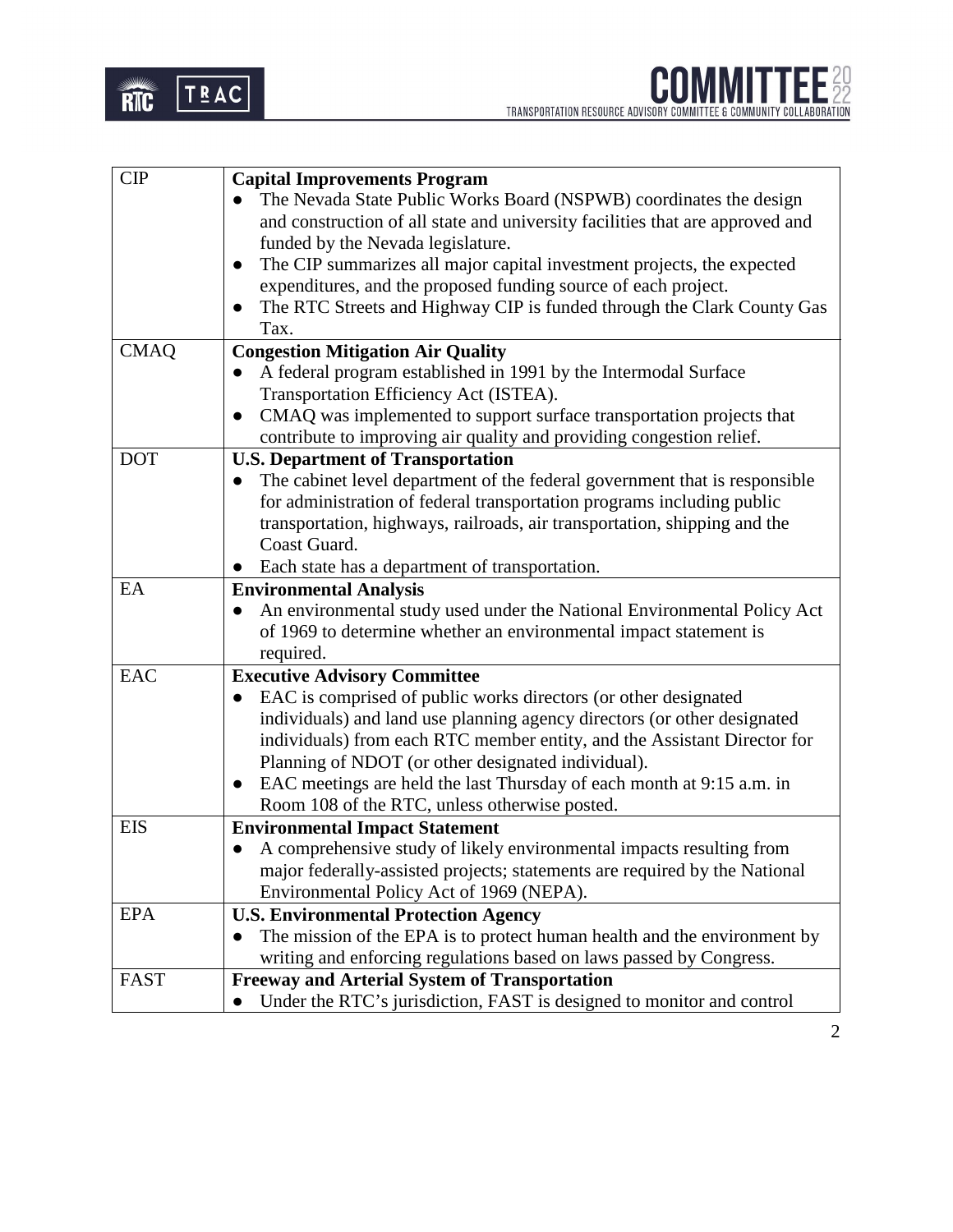

|                 | traffic through video detection equipment, traffic signals, ramp meters,<br>$\bullet$      |
|-----------------|--------------------------------------------------------------------------------------------|
|                 | dynamic message signs and lane use control signals.                                        |
| <b>FAST OMC</b> | Freeway and Arterial System of Transportation Operations Management                        |
|                 | <b>Committee</b>                                                                           |
|                 | Recommends policy, establishes operational procedures and principles and                   |
|                 | monitors the day-to-day operations of FAST.                                                |
|                 | The OMC meets on the first Thursday of even-numbered months at 9:30                        |
|                 | a.m. in Room A105 of the Transportation Management Center, unless                          |
|                 | otherwise posted.                                                                          |
| <b>FHWA</b>     | <b>Federal Highway Administration</b>                                                      |
|                 | Administers, plans, funds and regulates federal highway system. Part of                    |
|                 | DOT.                                                                                       |
| <b>FTA</b>      | <b>Federal Transit Administration</b>                                                      |
|                 | Administers, regulates, and helps fund all public U.S. transportation. Part of             |
|                 | DOT.                                                                                       |
| <b>FRI</b>      | <b>Fuel Revenue Indexing (2013)</b>                                                        |
|                 | To cover a growing gap in funding, the RTC partnered with local leaders,                   |
|                 | the business community, state legislature, Governor Sandoval and the Clark                 |
|                 | County Commission to support Fuel Revenue Indexing (FRI) to keep pace                      |
|                 | with material and labor costs, generate funds for critically needed                        |
|                 | transportation projects, and create jobs.                                                  |
|                 | FRI dollars are generated each time a motorist fills up a vehicle with gas. A<br>$\bullet$ |
|                 | portion of what is paid at the pump from January 2014 to December 2016 is                  |
|                 | funding more transportation projects and creating jobs in Southern Nevada.                 |
|                 | FRI was extended with the passage of Question 5 in November 2016.                          |
| <b>LVMC</b>     | <b>Las Vegas Monorail Company</b>                                                          |
|                 | In 2000, the nonprofit LVMC was formed and it acquired the original                        |
|                 | Monorail system.                                                                           |
|                 | The Monorail was originally a joint venture between MGM Grand and<br>$\bullet$             |
|                 | Bally's Hotel that created a one-mile transportation system linking the                    |
|                 | hotels.                                                                                    |
|                 | LVMC runs the only privately owned public transportation system in the                     |
|                 | United States, and no public funds are used to operate the system.                         |
| <b>MPO</b>      | <b>Metropolitan Planning Organization</b>                                                  |
|                 | This designation means the RTC is the regional agency responsible for                      |
|                 | conducting the continuous, cooperative and comprehensive (called the 3                     |
|                 | C's) urban transportation planning process.                                                |
|                 | It is also the single, regional recipient of Federal funds for transportation              |
|                 | planning purposes.                                                                         |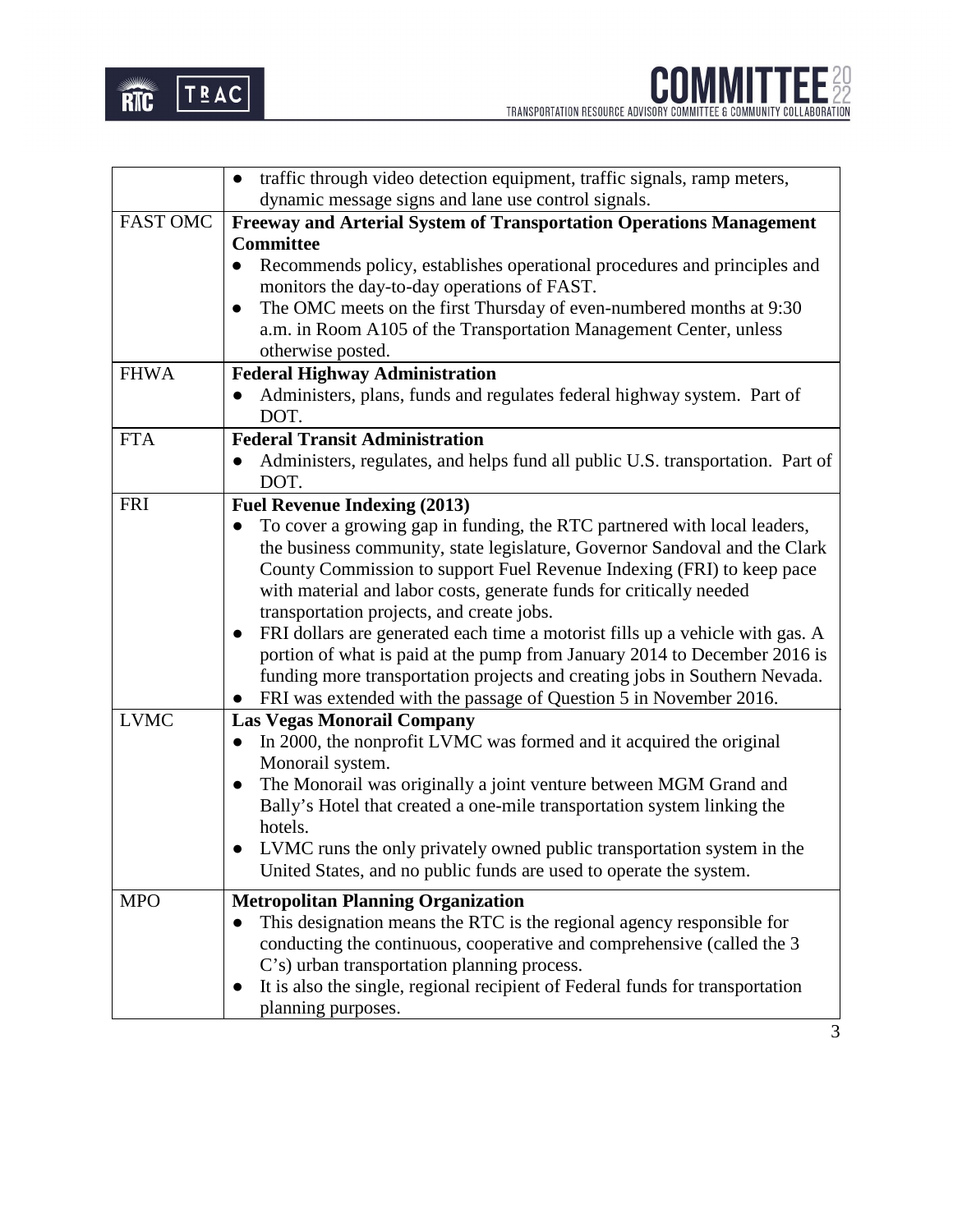

|              | Together with the State, it carries out the planning and programming             |
|--------------|----------------------------------------------------------------------------------|
|              | activities necessary for Federal capital funding assistance (specifically, this  |
|              | is the development of the TIP 3-year plan, and RTC 20-year plan that shows       |
|              | air quality conformity (i.e. all projects and programs combined do not           |
|              | worsen our air quality to exceed federal standards)).                            |
| <b>MVFT</b>  | <b>Motor Vehicle Fuel Tax</b>                                                    |
|              | RTC receives 9 cents per gallon motor vehicle fuel tax for streets and           |
|              | highways.                                                                        |
| <b>NDOT</b>  | <b>Nevada Department of Transportation</b>                                       |
|              | NDOT is responsible for the planning, construction, operation and                |
|              | maintenance of the 5,400 miles of highway and over 1,000 bridges which           |
|              | make up the state highway system.                                                |
|              | The department is divided into three districts, with a district engineer and     |
|              | assistant engineers in each. The districts are responsible for supervising all   |
|              | state transportation activities within their local areas.                        |
| <b>NHSRA</b> | <b>Nevada High-Speed Rail Authority</b>                                          |
|              | A Nevada state agency established pursuant to the Nevada High-Speed Rail         |
|              | Act (Senate Bill 457) to develop and pursue the implementation of a Nevada       |
|              | High-Speed Rail System connecting Southern California and Southern               |
|              | Nevada.                                                                          |
|              | The bill was first introduced on April 7, 2015 and was passed into law on        |
|              | May 20, 2015 by a vote of 40-1.                                                  |
|              | Nevada Governor Brian Sandoval appointed George Smith, Fred Dilger,              |
|              | Tina Quigley, Peter Thomas, and Hualiang (Harry) Teng to the NHSRA in            |
|              | September 2015.                                                                  |
| Q10          | <b>Question 10 funds</b>                                                         |
|              | Ballot question 10 became law in 1991.                                           |
|              | It had six revenue sources: 1 percent hotel room tax (resort corridor<br>$\circ$ |
|              | transportation improvements), 1/4 percent sales tax (transit), 3 cent Jet        |
|              | Aviation Fuel Tax (airport access), 9 cent motor vehicle fuel tax (streets       |
|              | and highways), 1 percent motor vehicle privilege tax (beltway), and a            |
|              | development tax (beltway).                                                       |
|              | The second ballot question 10 initiative became law in 2003.                     |
|              | It had three revenue sources: incremental increase in development tax<br>O       |
|              | (beltway), 1 cent Jet Aviation Fuel tax (streets and highways), and 1/4          |
|              | percent sales tax (transit, freeway and arterial system of transportation        |
|              | (FAST), streets and highways, and department of air quality and                  |
|              | environmental management (DAQEM).                                                |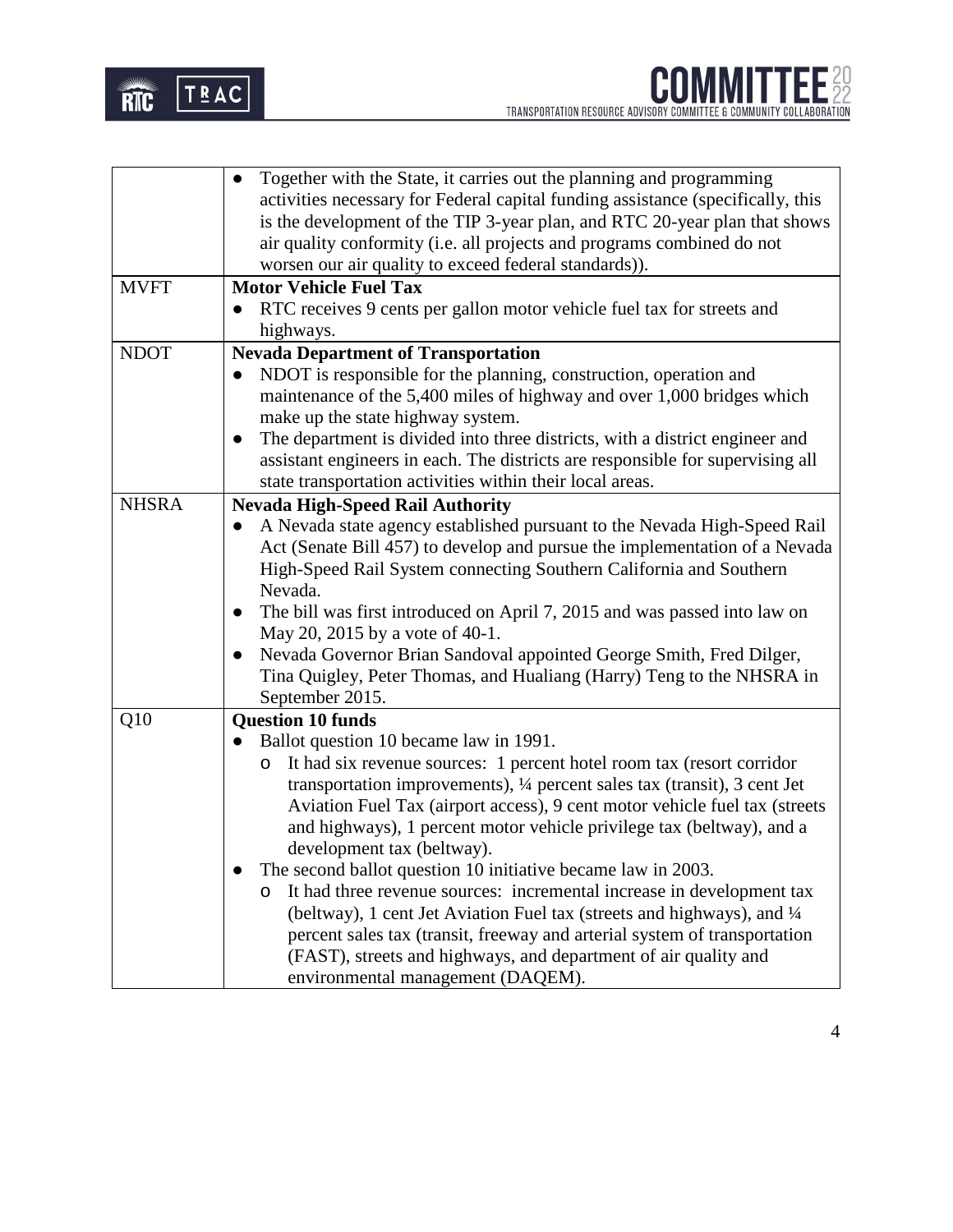

| <b>ROW</b>    | <b>Right-of-Way</b>                                                                                                                                                                                                                                                                                                                                                                                                                                                                                                                                                                                                                                                                                                                                                                                                                                                                                                                                                                |
|---------------|------------------------------------------------------------------------------------------------------------------------------------------------------------------------------------------------------------------------------------------------------------------------------------------------------------------------------------------------------------------------------------------------------------------------------------------------------------------------------------------------------------------------------------------------------------------------------------------------------------------------------------------------------------------------------------------------------------------------------------------------------------------------------------------------------------------------------------------------------------------------------------------------------------------------------------------------------------------------------------|
|               | The right for the public to travel through a transportation facility, such as a<br>street, sidewalk, or footpath.                                                                                                                                                                                                                                                                                                                                                                                                                                                                                                                                                                                                                                                                                                                                                                                                                                                                  |
| <b>RPCC</b>   | <b>Regional Project Coordination Committee</b>                                                                                                                                                                                                                                                                                                                                                                                                                                                                                                                                                                                                                                                                                                                                                                                                                                                                                                                                     |
|               | Formerly the Utility Coordination Committee, the RPCC assists member<br>entities in coordinating the construction of infrastructure improvements to<br>reduce inconvenience and delays to the public.                                                                                                                                                                                                                                                                                                                                                                                                                                                                                                                                                                                                                                                                                                                                                                              |
|               | This Committee meets on the third Wednesday of every month at 9 a.m. in<br>$\bullet$<br>Room 108 of the RTC Administrative Building, unless otherwise posted.                                                                                                                                                                                                                                                                                                                                                                                                                                                                                                                                                                                                                                                                                                                                                                                                                      |
| RTC3          | <b>Regional Transportation Commission Community Coalition (2000)</b><br>RTC3 was made up of individuals representing stakeholder groups<br>throughout Southern Nevada.<br>Comprised of 37 voting members, RTC3 was developed to assist the RTC<br>$\bullet$<br>and its committees in prioritizing activities related to transportation and<br>providing recommendations based on community input.                                                                                                                                                                                                                                                                                                                                                                                                                                                                                                                                                                                  |
| <b>RTCSNV</b> | <b>Regional Transportation Commission of Southern Nevada</b><br>In 1965, it was originally named the Regional Street & Highway Agency.<br>$\bullet$<br>RTC is a regional governmental entity made up of representatives from<br>$\bullet$<br>Clark County and the cities of Las Vegas, Henderson, Boulder City, North<br>Las Vegas and Mesquite. NDOT is an ex-officio member.<br>The RTC is $(1)$ the MPO for the region and $(2)$ the public mass transit<br>$\bullet$<br>provider (in the majority of communities throughout the country, this is two<br>separate governmental bodies), and (3) responsible for one of the country's<br>first integrated Intelligent Transportation Systems, the Freeway and Arterial<br>System of Transportation (FAST).<br>In addition to these two vital functions, the RTC is responsible for directing<br>$\bullet$<br>the expenditure of funds generated from the Motor Vehicle Fuel Tax for<br>regional street and highway construction. |
| <b>RTP</b>    | <b>Regional Transportation Plan</b><br>A 20-year document outlining all federally funded (at least in part)<br>$\bullet$<br>transportation projects to be implemented in an MPO's region.<br>It is the basis for the investment of public and private funds in specific<br>$\bullet$<br>transportation system improvements over the next 20 (plus) years. The<br>current RTP is for the years 2013-2035.                                                                                                                                                                                                                                                                                                                                                                                                                                                                                                                                                                           |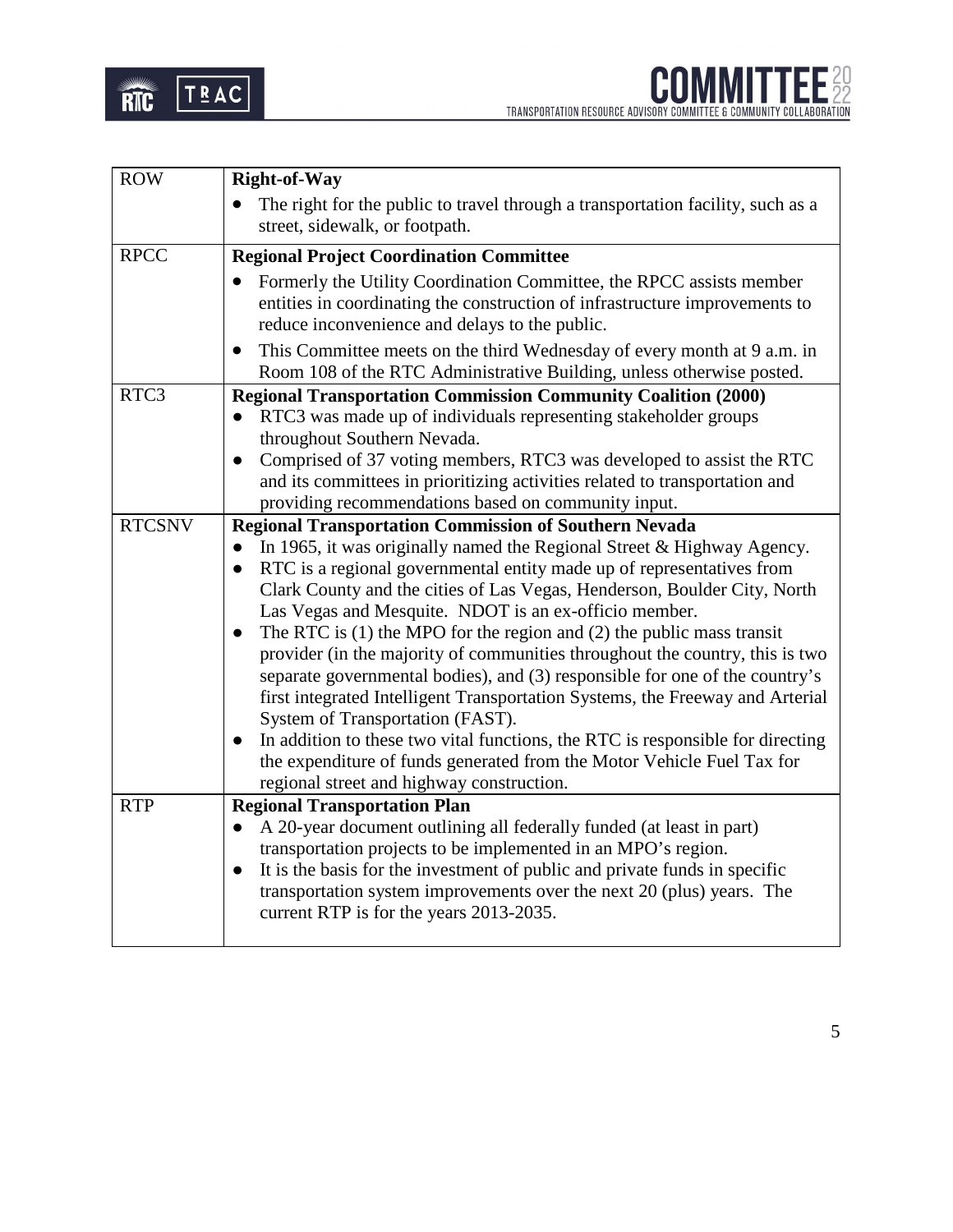

| <b>SNF</b>   | <b>Southern Nevada Forum</b>                                                               |
|--------------|--------------------------------------------------------------------------------------------|
|              | Administered by the Las Vegas Metro Chamber of Commerce, the SNF is a                      |
|              | place where Southern Nevada legislators, local government officials,                       |
|              | business leaders and other stakeholders come together to discuss legislative               |
|              | priorities.                                                                                |
|              | It is a collaborative effort where participants discuss priorities relating to K-          |
|              | 12 education, higher education, transportation infrastructure, economic                    |
|              | development, healthcare and good governance.                                               |
|              |                                                                                            |
| <b>SNS</b>   | <b>Southern Nevada Strong</b>                                                              |
|              | A collaborative effort led by the RTC, but consists of local government,                   |
|              | elected officials, business leaders, educators, community groups, nonprofit                |
|              | organizations and the public.                                                              |
|              | We are working together to plan, build and invest in complete communities                  |
|              | throughout Southern Nevada that will provide access to quality education,                  |
|              | affordable housing, employment opportunities, and viable transportation                    |
|              | choices.                                                                                   |
| <b>SNSSC</b> | <b>Southern Nevada Strong Steering Committee</b>                                           |
|              |                                                                                            |
|              | The SNS Steering Committee plays a critical role in the implementation of<br>$\bullet$     |
|              | the Regional Plan through coordination and support within the organization                 |
|              | she or he represents.                                                                      |
|              | The SNS Steering Committee meets quarterly.                                                |
| <b>SNTIC</b> | <b>Southern Nevada Tourism Infrastructure Committee</b>                                    |
|              | In July 2015, Nevada Governor Brian Sandoval created SNTIC to bring key<br>$\bullet$       |
|              | community leaders and stakeholders together to identify and prioritize                     |
|              | tourism improvement projects in southern Nevada.                                           |
|              | The committee explores potential funding mechanisms to support new                         |
|              | tourism-related initiatives.                                                               |
|              | A final report will be submitted to the Governor by July 31, 2016 outlining                |
|              | the Committee's recommendations.                                                           |
| SO           | <b>Seeing Orange</b>                                                                       |
|              | A public outreach campaign that allows the public to call one number or                    |
|              | visit one website if they have any roadway construction questions about                    |
|              | projects around the valley. An RTC representative will acknowledge the                     |
|              | inquiry within 24 hours and then send a response within 72 hours.                          |
| <b>STP</b>   | <b>Surface Transportation Program</b>                                                      |
|              | It is a flexible funding source that may be used by States and localities for<br>$\bullet$ |
|              | projects to preserve and improve the conditions and performance on any                     |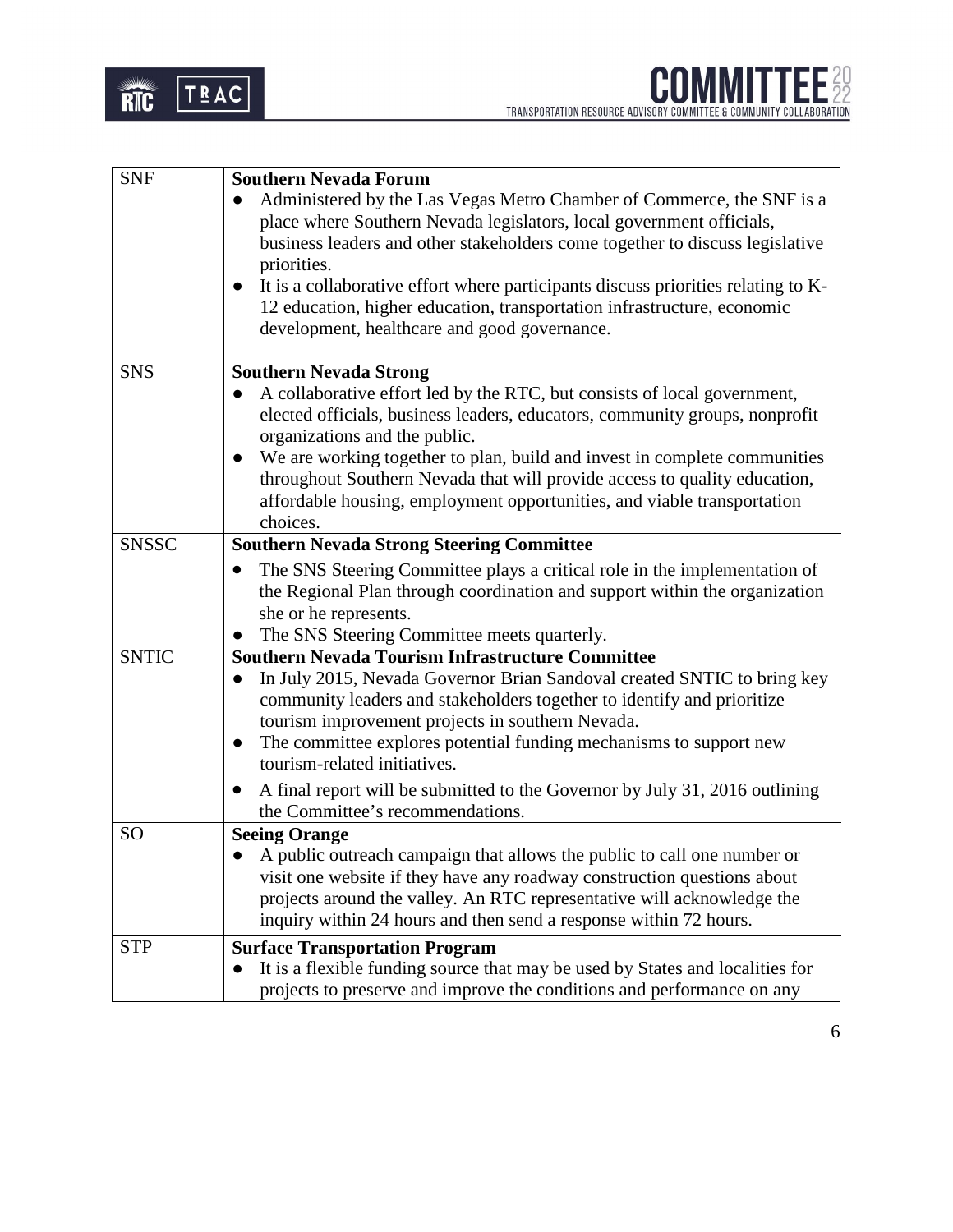

|             | Federal-aid highway, bridge and tunnel projects on any public road,                                                                               |
|-------------|---------------------------------------------------------------------------------------------------------------------------------------------------|
|             | pedestrian and bicycle infrastructure, and transit capital projects.                                                                              |
| <b>TAAC</b> | <b>Transportation Access Advisory Committee</b>                                                                                                   |
|             | An advisory committee that provides public input on all transportation                                                                            |
|             | concerns, including the needs of the elderly and disabled members of the                                                                          |
|             | community, as they relate to the business matters being brought forward for                                                                       |
|             | approval to the RTC's board.                                                                                                                      |
|             | TAAC serves as the RTC's Paratransit Consumer Advisory Committee as                                                                               |
|             | required by the Americans with Disabilities Act of 1990.                                                                                          |
|             | TAAC meetings are held the Wednesday before the last Thursday every                                                                               |
|             | other month at 1:30 p.m. in Room 108 of the RTC Administrative Building,                                                                          |
|             | unless otherwise posted.                                                                                                                          |
| <b>TIBP</b> | <b>Transportation Investment Business Plan</b>                                                                                                    |
|             | A financial plan for transportation infrastructure to accommodate future                                                                          |
|             | growth in the Valley's economic center, which includes the areas on and                                                                           |
|             | around the Strip and the surrounding Resort Corridor, the Las Vegas                                                                               |
|             | Convention Center, UNLV's campus, Downtown, and McCarran                                                                                          |
|             | <b>International Airport.</b>                                                                                                                     |
| <b>TIP</b>  | <b>Transportation Improvement Program</b>                                                                                                         |
|             | A 3-year program of transportation projects growing out of the planning                                                                           |
|             | process (20-year RTP) and designed to improve mobility in the community.                                                                          |
|             | This program is required of localities receiving federal transit and highway                                                                      |
|             | grants.                                                                                                                                           |
|             | State Implementation Plan (SIP) is an element of TIP and is only required in                                                                      |
|             | areas of non-attainment for each class of pollutant that exceeds the National                                                                     |
|             | Ambient Air Quality Standards (NAAQS). Currently, Clark County is in<br>non-attainment for carbon monoxide (CO) and Particulate Matter or dust of |
|             | 10 microns or less (PM10).                                                                                                                        |
|             | As part of these SIPs, Transportation Control Measures (TCMs) are                                                                                 |
|             | required to show how the local governments are working to reduce the                                                                              |
|             | amount of pollution emitted by motor vehicles.                                                                                                    |
|             | Unified Planning Work Program (UPWP). Annual work program of                                                                                      |
|             | planning projects (i.e. transportation studies, air quality programs,                                                                             |
|             | transportation demand management (TDM) activities) to be performed in                                                                             |
|             | one year's time with federal funding.                                                                                                             |
| <b>TDM</b>  | <b>Transportation Demand Management</b>                                                                                                           |
|             | It is also known as mobility management and is a general term for various                                                                         |
|             | strategies that increase transportation system efficiency.                                                                                        |
|             | TDM helps individuals and communities meet their transportation needs                                                                             |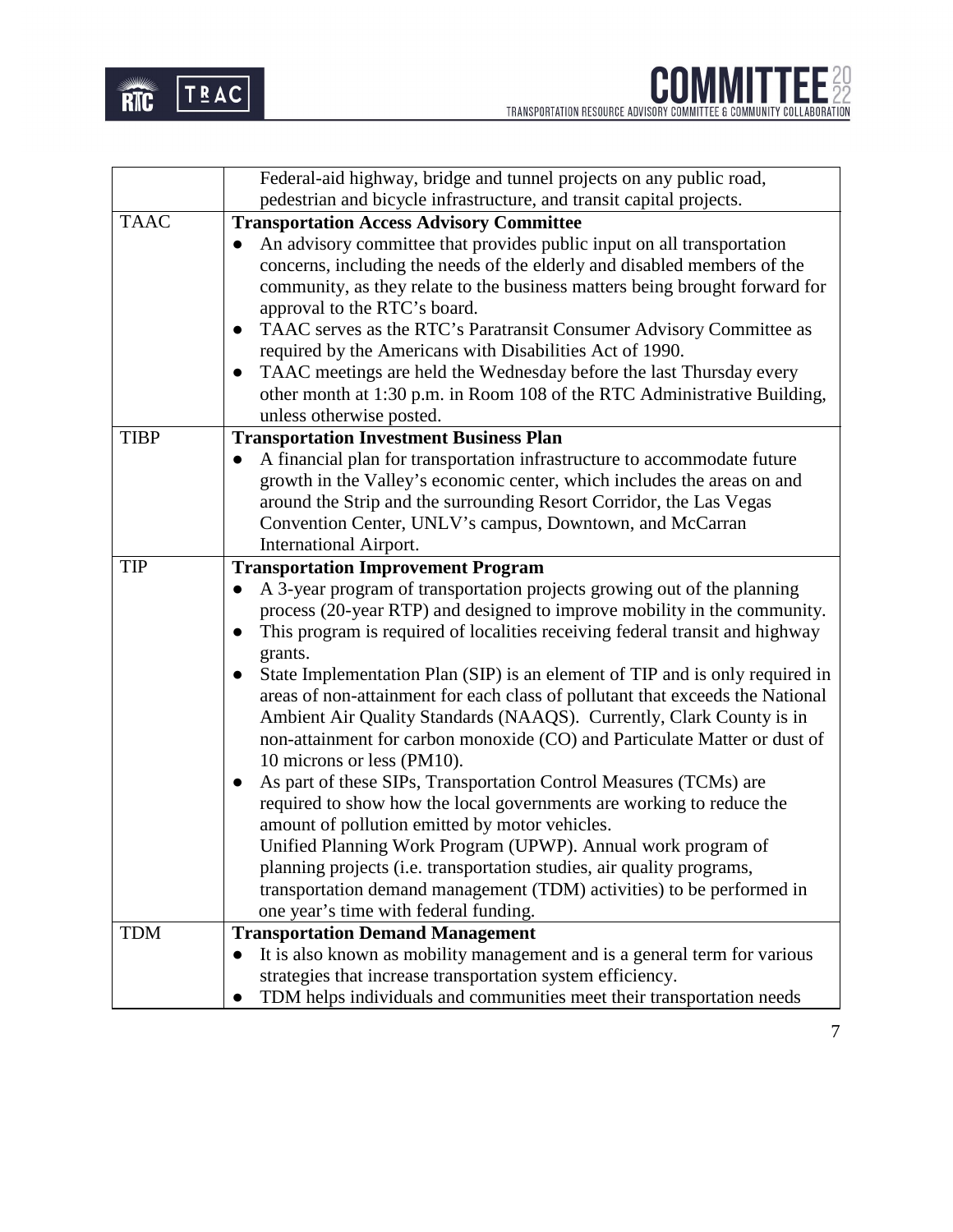



|            | more efficiently, thereby reducing total vehicle traffic volumes.      |
|------------|------------------------------------------------------------------------|
|            | TDM initiatives focus on better management of employment-based         |
|            | commuter traffic by promoting public transit, ridesharing and non-     |
|            | motorized travel, particularly during peak travel periods.             |
| <b>VMT</b> | <b>Vehicle Miles Traveled</b>                                          |
|            | Planning measure used to determine mobility based on volume of traffic |
|            | versus capacity on roadways.                                           |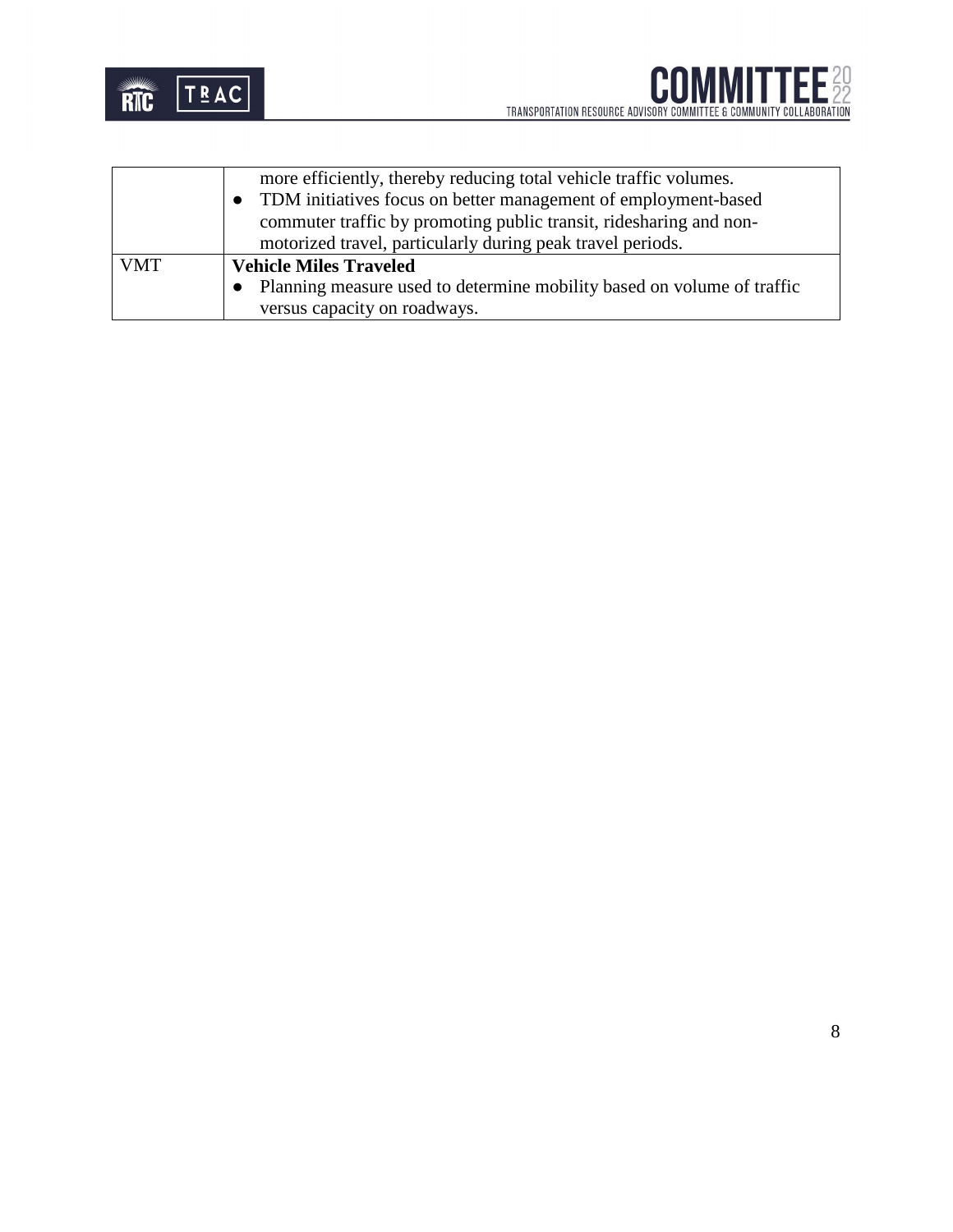

## **Glossary of Transit & Transportation Terminology**

## **Accessibility**

• The extents to which facilities are barriers to usability by persons with disabilities; including wheelchair users.

## **America Public Transit Association (APTA)**

• The national, nonprofit trade association representing the public transit industry. APTA members include more than 400 public transit systems, as well as states and local departments of transportation and planning agencies.

#### **Arterial Street**

• A major thoroughfare, used primarily for through traffic rather than for access to adjacent land, that is characterized by high vehicular capacity and continuity of movement.

#### **Articulated Bus**

• See "Bus, Articulated".

#### **Base Fare**

• The price charged to one adult for one transit ride; in the RTC's system, this is \$2 for non-Strip routes and \$6 for the Deuce and Strip & Downtown Express (SDX).

#### **Biodiesel**

• A fuel that is similar to diesel fuel and is derived from usually vegetable sources (as soybean oil), resulting in less environmental harm. Often blended with a percentage of diesel fuel.

#### **Block**

• A work assignment for a transit vehicle, comprised of one or more Runs. A block may be as short as a single Vehicle Trip, operating for only a few hours, or as long as dozens of trips, operating for 25 or 26 hours. Longer blocks are generally more efficient, as Revenue Service will comprise a greater percentage of the block time relative to Deadhead Time.

#### **Boarding and Alighting**

• Boarding is the act of getting on or into a transit vehicle (bus, train, streetcar, etc.). Alighting is the act of getting off a transit vehicle. The "number of boardings or alightings" are the number of people who get on or off of a transit vehicle**.**

#### **Bonneville Transit Center (BTC)**

• A major transfer point located in Downtown Las Vegas (at Bonneville Ave. & Casino Center Blvd.) between over one dozen RTC transit routes.

#### **Bus (Motorbus)**

• A rubber-tired, self-propelled, manually- steered vehicle with fuel supply carried on board the vehicle. Types include advanced design, articulated, charter, circulator, double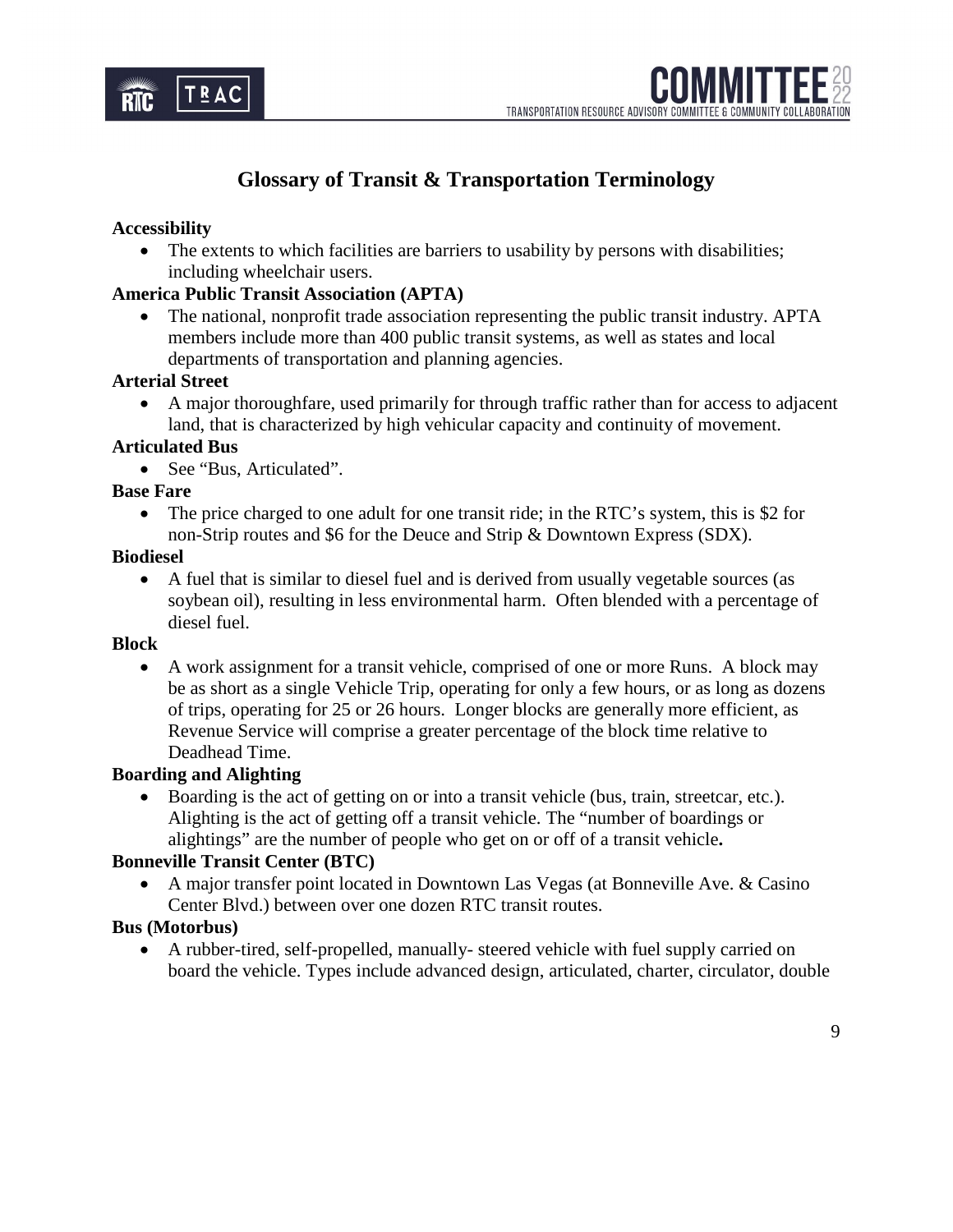

deck, express, feeder, Intercity, medium-size, new look, sightseeing, small, standard-size, subscription, suburban, transit and van.

## **Bus, Articulated**

• A bus of approximately 60 feet in length with two connected passenger compartments that bend at the connecting point when the bus turns a corner.

## **Bus, Charter**

• A bus transporting a group of persons who, pursuant to a common purpose, and under a single contract at a fixed price, have acquired the exclusive use of a bus to travel together under an itinerary. There are Federal regulations that greatly limit the ability of public transit providers such as RTC to provide charter service.

#### **Bus, Double Deck**

• A bus with two separate passenger compartments, one above the other. RTC operates double-deck vehicles using the Deuce branding on the Las Vegas Strip; double-deck vehicles are currently also operated on several high-ridership arterial routes, but are not branded as Deuce.

#### **Bus, Feeder**

• A bus service that picks up and delivers passengers to a rail rapid transit station or express bus stop or terminal. RTC does not currently operate any feeder-specific bus routes.

#### **Bus, Freeway Express**

• A bus that operates at least one portion of a route for at least five miles between bus stops. In the RTC's system, there are currently four Freeway Express routes: Centennial Express (CX), Westcliff Airport Express (WAX), Henderson & Downtown Express (HDX), and Downtown & Veteran's Medical Center Express (DVX).

## **Bus, Lane**

• A street or highway lane intended primarily for buses, either all day or during specified periods, but sometimes also used by carpools meeting requirements set out in traffic laws. Examples in the Las Vegas Valley include portions of Grand Central Pkwy., Casino Center Blvd., Sahara Ave., & Boulder Hwy.

## **Bus Rapid Transit (BRT)**

• Bus Rapid Transit (BRT) is a high-quality bus-based transit system that delivers fast, comfortable, and cost-effective services at rail-level capacities. It does this through the provision of dedicated lanes, with busways and iconic stations typically aligned to the center of the road, off-board fare collection, and fast and frequent operations. BRT lines vary significantly in the intensity of associated treatments. The RTC currently has one route, the Strip & Downtown Express (SDX) that meets the standards established by the Institute for Transportation & Development Policy (ITDP) for BRT, with two other routes, the Boulder Highway Express (BHX) and Sahara Express (SX) that possess some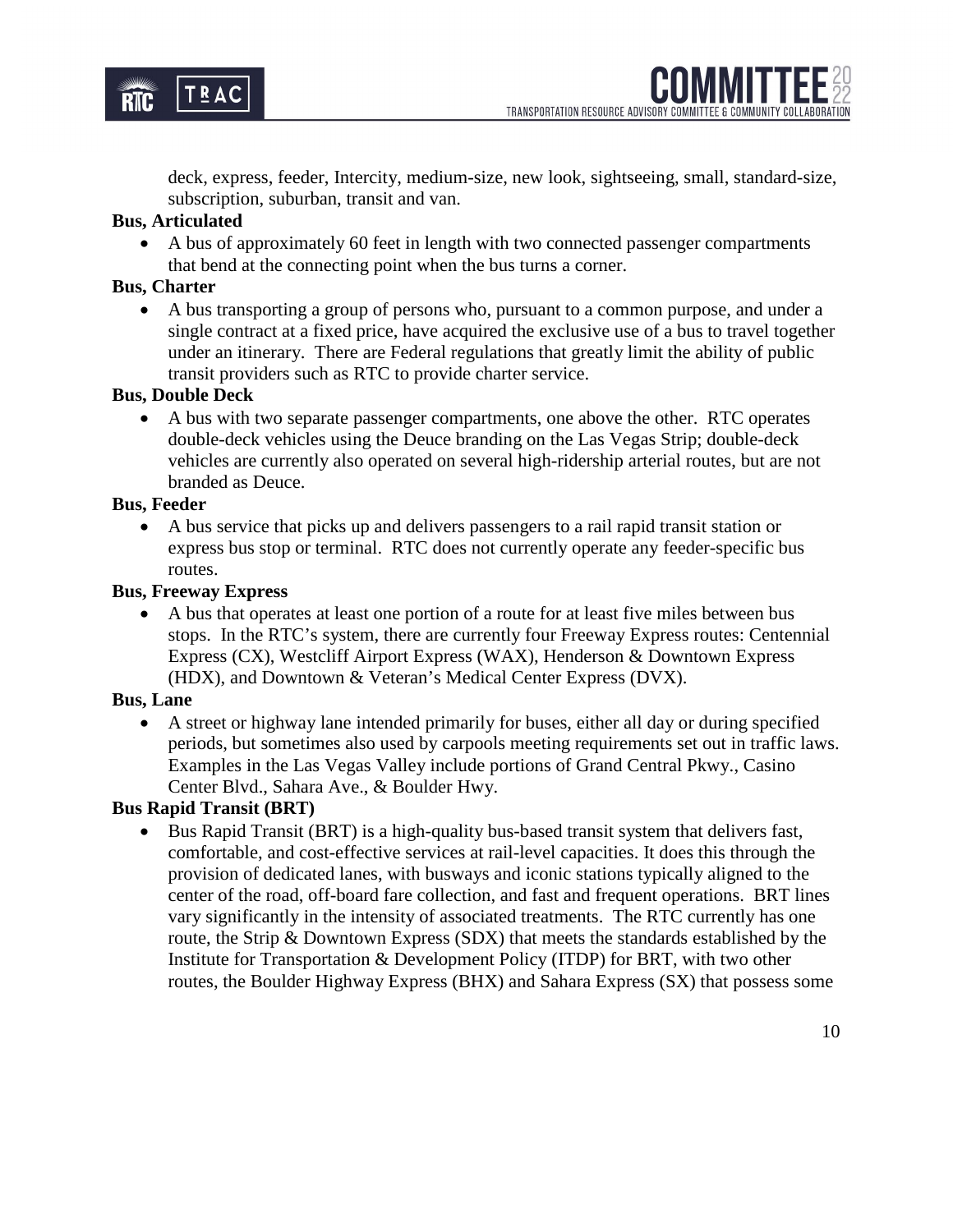

attributes of BRT service. Route 202 along Flamingo Road will also possess some attributes of BRT service upon completion of construction at the end of 2016.

## **Bus, Shelter**

• A building or other structure, constructed near a bus stop, to provide seating and protection from the weather for the convenience of waiting passengers.

## **Capital Cost**

• Costs of long-term assets of a public transit system such as property, buildings, vehicles, infrastructure, etc.

#### **Carpool**

An arrangement where two or more people share the use and cost of privately owned automobiles in traveling to and from pre-arranged destinations together.

## **Collective Bargaining**

• Negotiations between labor union representatives and employers to reach agreement on a contract describing such matters as wages, hours and working conditions.

## **Communications System**

The communication system (currently Orbital XP) used by the RTC in support of radio dispatch activities. The Communications System integrates dispatching software (currently Trapeze FX) with Global Positioning System (GPS)-based Automatic Vehicle Locator (AVL) functions (currently Orbital TMS Orbcad), and includes data and voice transmissions from equipment and emergency alarm systems.

#### **Commuter**

• A person who travels regularly between home and work or school.

## **Commuter Rail**

• See "Rail, Commuter.

## **Compressed Natural Gas (CNG)**

• An alternative fuel; compressed natural gas stored under high pressure. CNG vapor is lighter than air.

#### **Contractor (Service)**

The entity/entities, typical for-profit, private companies, contracted by the RTC to operate transit services, perform vehicle maintenance, and other associated tasks.

#### **Corridor**

• A broad geographical band that follows a general directional flow connecting major sources of trips that may contain a number of streets, highways and transit route alignments.

#### **Deadhead**

• The movement of a transit vehicle without passengers aboard; often to and from a garage or to and from one route to another.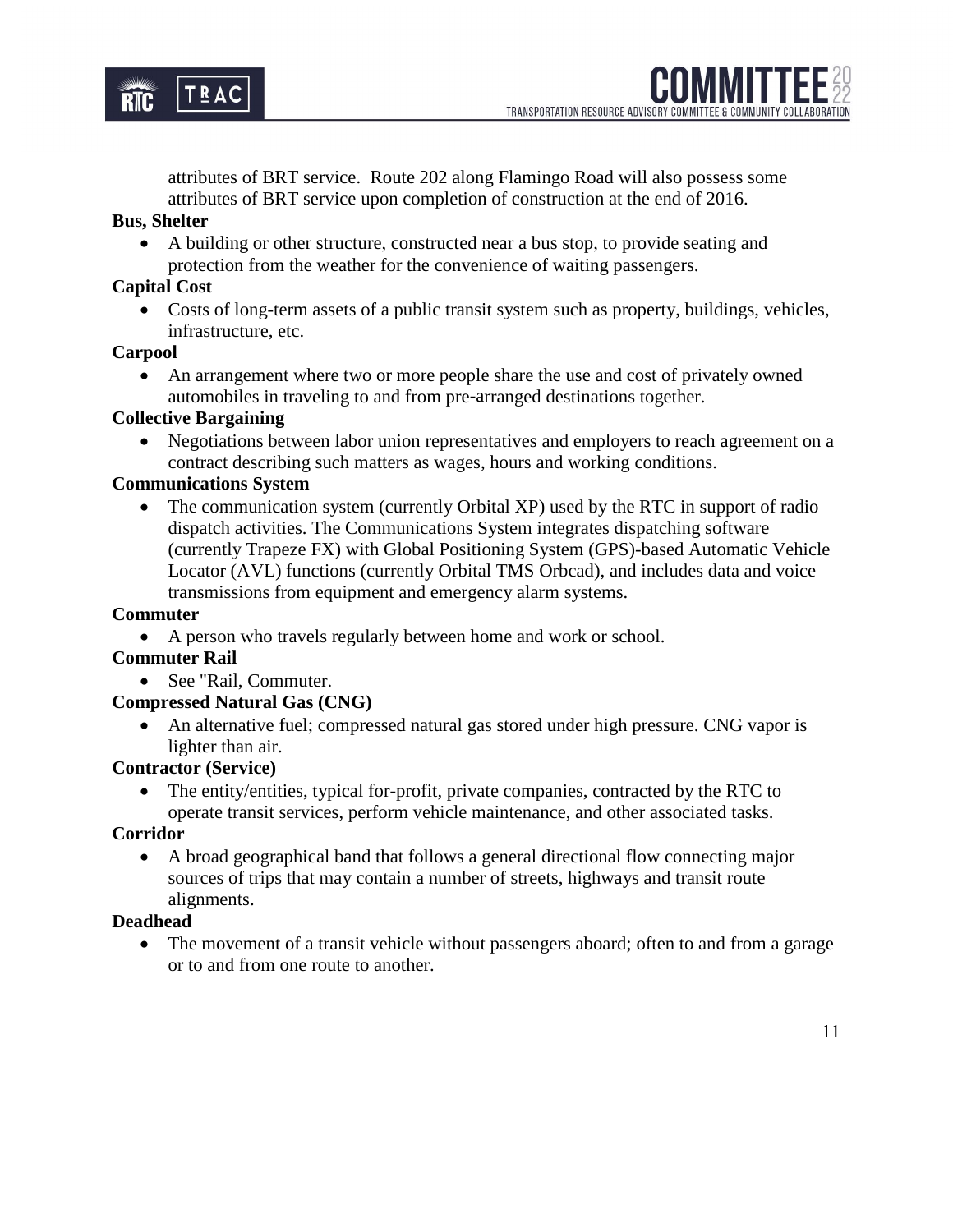

## **Deadhead Time**

• The scheduled amount of time for transit vehicle, without passenger(s), to move from the maintenance Facility or yard to the origin point of the first Vehicle Trip, and from the last scheduled destination point of the last Vehicle Trip back to the maintenance Facility or yard. Deadhead time is generally fixed; it is required regardless of the number of Vehicle Trips that comprise a Block.

## **Department of Transportation (DOT)**

• The cabinet level Department of the federal government that is responsible for administration of federal transportation programs including public transportation, highways, railroads, air transportation, shipping and. the Coast Guard. Each state also has a department of transportation.

#### **Deuce**

• The Deuce on the Strip bus route, operated with double-deck vehicles. The Deuce on the Strip is the busiest single bus route in the Las Vegas Valley, experiencing an average of over 25,000 boardings per day.

## **Double Deck Bus**

• See "Bus, Double Deck"

## **Downtime (Mechanical)**

• A period during which a vehicle is inoperative because of repairs or maintenance.

## **Express Bus**

• See "Bus, Express."

## **Fare Box Recovery Ratio**

• Measure of the proportion of operating expenses covered by passenger fares; found by dividing fare box revenue by total operating expenses for each mode and/or system-wide.

## **Fare Box Revenue**

• Value of cash, tickets, and passes given by passengers as payment for rides; excludes charter revenue.

## **Fare Elasticity**

• The extent to which ridership responds to fare increases or decreases.

## **Fare Structure**

• The system set up to determine how much is to be paid by various passengers using a transit vehicle at any given time.

## **Federal Transit Administration (FTA)**

• The Federal Transit Administration of the United States Department of Transportation.

## **First Mile/Last Mile Connections**

• Refers to connections to and from transit stations or transit hubs. These include a variety of options such as walking, biking, taking a private shuttle, using a ride-hailing service such as Uber or Lyft, a taxi, and more.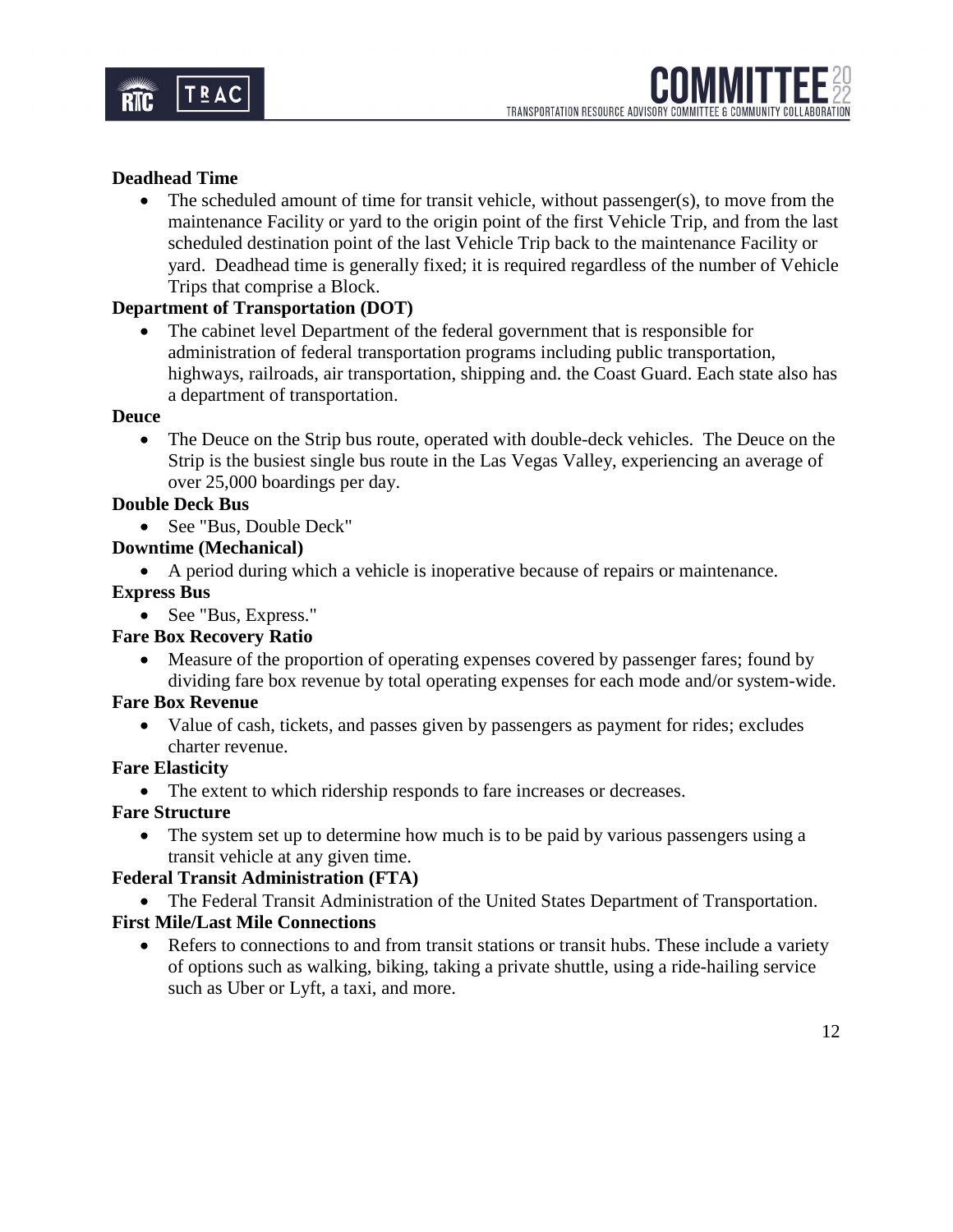

#### **Fixed Guideway System**

• A system of vehicles that can operate only on its own guideway constructed for that purpose (e.g., rapid rail, light rail). Federal usage in funding legislation also includes exclusive right 4-way bus operations, trolley coaches and ferryboats as "fixed guideway" transit.

#### **Fixed Route**

• Service provided on a repetitive, fixed-schedule basis along a specific route with vehicles stopping to pick up and deliver passengers to specific locations; each fixed- route trip serves the same origins and destinations, unlike demand responsive and taxicabs.

#### **Frequency**

The number of times per hour that trips on a bus route operate, such as twice per hour (every 30 minutes) or four times per hour (every 15 minutes). Frequency, along with invehicle ride time, determines the total time of a transit customer's trip. Higher frequency is more attractive to customers and increases transit ridership, but results in higher costs and requires more vehicles to operate.

#### **Frequent Service or Frequent Service Network (FSN)**

• Transit routes that operate at a high standard of frequency, currently defined as every 15 minutes or better during Weekday afternoons and every 20 minutes or better during other daytime hours, seven days a week. These are the corridors with the most intense transit service in the Las Vegas Valley. RTC currently operates nine routes that meet Frequent Service standards: 109 (Maryland Pkwy.), 113 (Las Vegas Blvd. North), 201 (Tropicana Ave.), 202 (Flamingo Rd.), 206 (Charleston Blvd.), BHX (Boulder Hwy. Express), Deuce on the Strip, SDX (Strip & Downtown Express), & SX (Sahara Express). RTC has identified four other corridors as strong candidates for future Frequent Service but does not currently have the funding for increases: 103 (Decatur Blvd.), 110 (Eastern Ave.), 115 (Nellis), & 210 (Lake Mead Blvd.). RTC would also like to increase the rigor of the Frequent Service standard to mean every 15 minutes or better during daytime hours, seven days a week, and every 20 minutes or better during evening hours, however sufficient funding for associated increases is not available.

#### **Grid, Grid Routes, or Grid System**

• Transit routes that generally follow the layout of the Las Vegas Valley street network, operating in mostly straight lines on major arterials typically spaced one mile apart. The RTC primarily operates a grid system comprised of such transit routes, with 100 series routes indicating primarily north-south alignment and 200 series routes primarily indicating east-west alignment. Grid systems support multi-destinational urban areas, enabling customers to transfer between buses to most directly reach a destination. Contrast with Hub & Spoke System.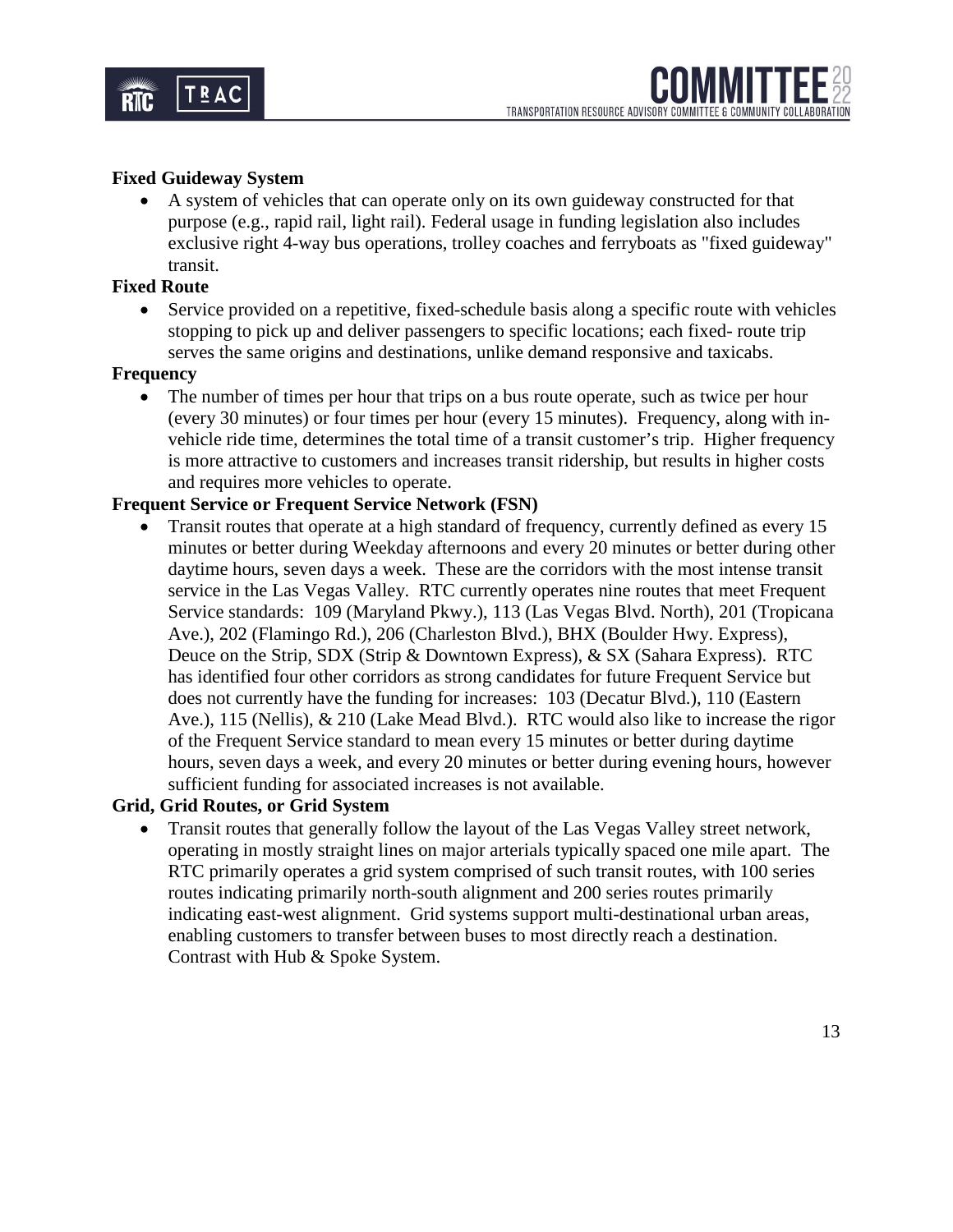

## **Governing Body of the Regional Transportation Commission of Southern Nevada**

• The elected representatives of the entities of Clark County, Nevada, including the County of Clark and the cities of Las Vegas, North Las Vegas, Henderson, Boulder City, and Mesquite, who make up the voting membership of the Regional Transportation Commission of Southern Nevada, and the Director of the Nevada Department of Transportation, who serves as an ex officio member.

## **High Capacity Transit (HCT)**

• It refers to faster, higher-volume transit services in busier, denser travel corridors. HCT services typically move more people faster and more efficiently than regular bus services, and operate seven days a week from early morning until late night.

#### **Holiday Schedule**

• A modified schedule to provide a different level of transit service on designated days. RTC operates Saturday service on holidays with ridership that is historically moderately lower than typical weekdays (such as President's Day, Family Day, etc.) while operating Sunday service on holidays with ridership that is historically much lower than typical weekdays (such as Thanksgiving and Christmas Day).

#### **Hot Coach**

• A Revenue Vehicle deployed into the service area with an assigned operator that is available for nearly immediate assignment to a route or block where a service anomaly, delay, or disruption requires such action by the dispatcher or supervisor.

#### **Hub & Spoke System**

• A transit network primarily designed around customers traveling into a Downtown or other common area, where most transit routes connect and terminate Downtown. Hub  $\&$ Spoke Systems, which are common in small cities but rare in large urban areas, provide the most convenient and concentrated service to one main destination but are inconvenient for customers traveling to any other locations. Contrast with Grid System.

## **Integrated Bus Maintenance Facility (IBMF)**

• The RTC bus maintenance and storage facility located at 3210 Citizen Avenue in North Las Vegas (near Simmons & Cheyenne). The IBMF is one of two facilities from which all RTC buses are deployed at the start of the service day.

## **Intermodal**

• Those issues or activities which involve or affect more than one mode of transportation, including transportation connections, choices, cooperation and coordination of various modes. Also known as "multimodal."

## **Layover Time**

• Time built into a schedule between arrival at the end of one trip and the departure for the return trip, used for the recovery of delays and preparation for the return trip.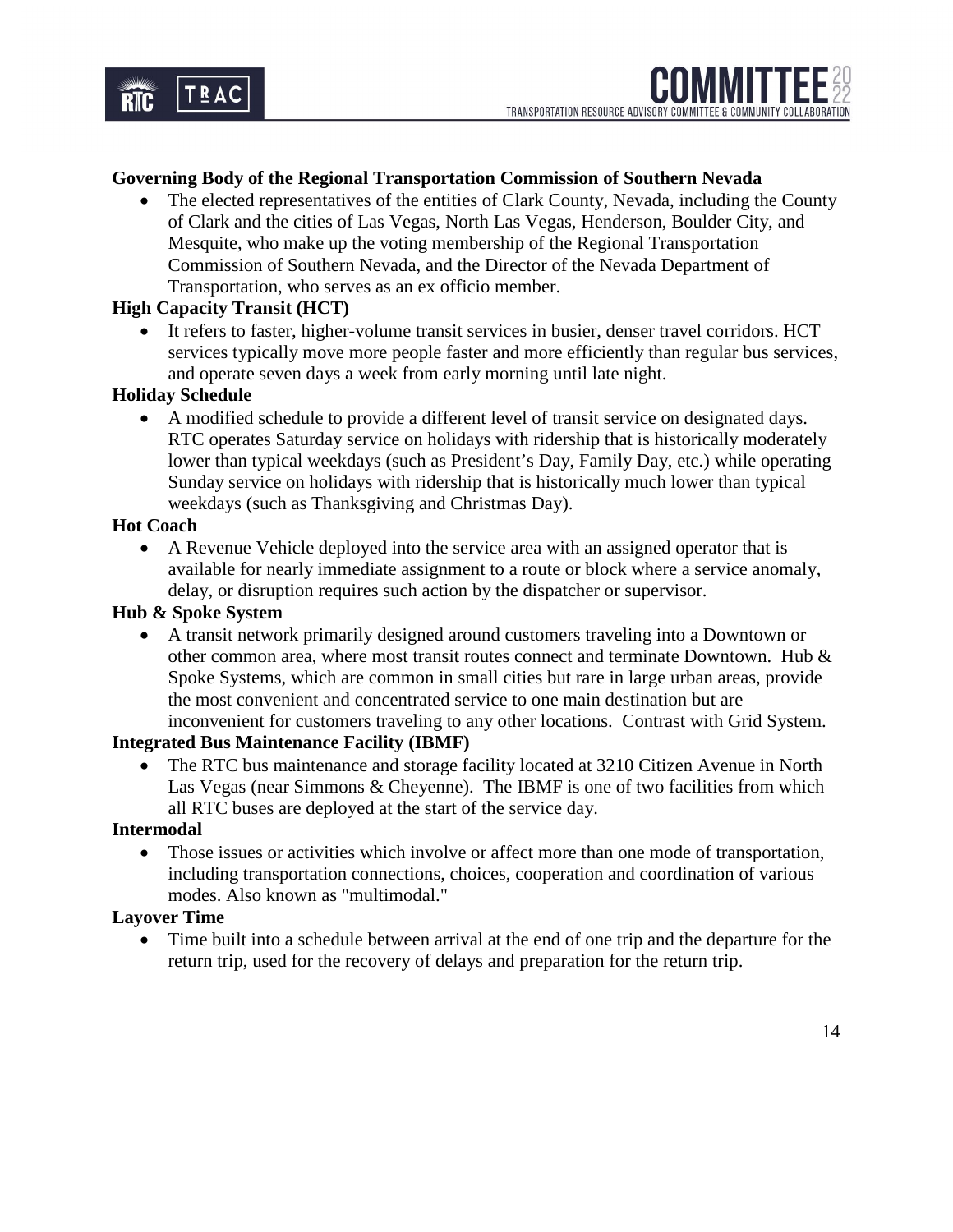

## **Light Rail Transit (LRT)**

• Light rail provides regional or local rail service that operates with one to three car trains in high volume corridors. Service typically operates in dedicated lanes in roadway medians, although underground and elevated service can also be provided. Vehicles are powered electrically, with power drawn from overhead wires.

#### **Mass Transit**

• See "Public Transportation."

## **Monorail**

• An electric railway in which a rail car or train of cars is suspended from or straddles a guideway formed by ·a single beam or rail Most monorails are either heavy rail or automated guideway systems.

#### **NextGen Transit**

• NextGen Transit is the evolution of public transportation leveraging advanced technologies, such as autonomous systems, clean energy, predictive analytics and dynamic responsiveness to optimize movement, enhance safety, offer sustainable mobility choices, and spur new economic development.

#### **On Board**

• The RTC's community comprehensive transit plan for Southern Nevada that will identify how high capacity transit services, enhancements to the current bus system and emerging transportation technologies can improve future mobility and accessibility for residents and visitors.

## **Off-Peak Period**

• Periods of the day when travel activity is generally lower and less transit service is scheduled. In the RTC's system, this generally means evenings, overnight hours, and Sundays, although service needs near the Resort Corridor vary.

## **On-Time Performance (OTP)**

• The timeliness of scheduled transit service, relative to published information. RTC measures OTP primarily using a five minute standard, meaning the percentage of timepoints that are departed from no more than five minutes late and no more than one minute early. RTC's OTP according to the five minute standard averaged 87.6% in 2015. RTC customer surveys have repeatedly found OTP to be one of the most important factors for customer satisfaction.

## **Operating Revenue**

Receipts derived from or for the operation of transit service, including fare box revenue, revenue from advertising, interest and charter bus service and operating assistance from governments.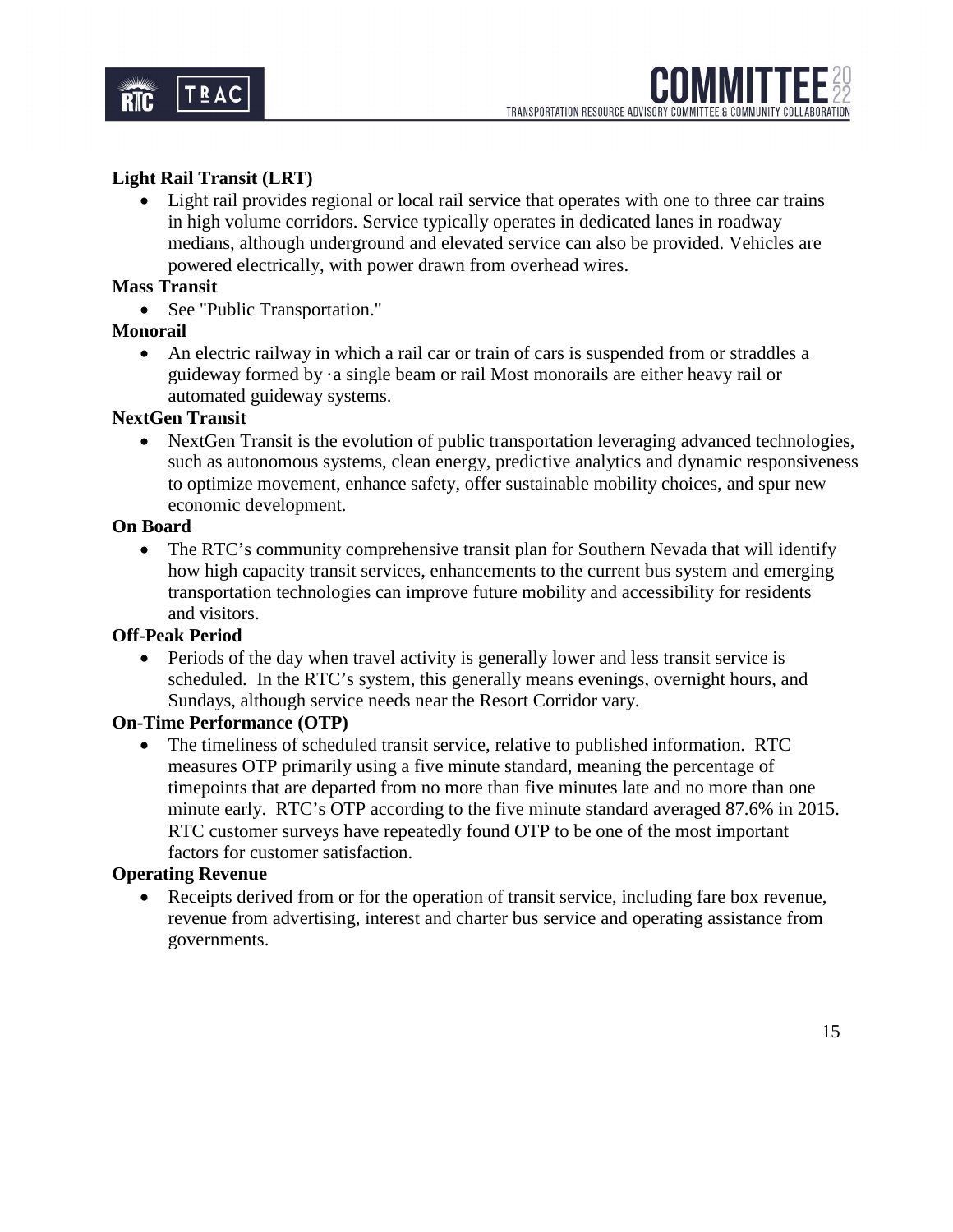

## **Paratransit**

• Comparable transportation service required by the Americans with Disabilities Act (ADA) of 1990 for individuals with disabilities who are unable to use fixed-route transportation systems.

#### **Park and Ride Lot**

• Designated parking areas for automobile drivers who then board transit vehicles from these locations. May be RTC-owned facilities or privately-owned facilities with which RTC enters into an agreement for the general public to use excess parking to access nearby transit routes.

#### **Path of Travel Analysis**

• Analysis of a person's route that they would travel to get to and from a fixed route transit stop and what barriers both environmental and architectural that may impede them from doing so.

#### **Peak Period**

• Periods of the day and week when transit riding is heaviest. In the RTC's system, this generally means weekday & Saturday daytime hours in non-Resort Corridor areas.

#### **Public Transportation**

• Transportation by bus, rail, or other conveyance, either publicly or privately owned, which provides to the public general or special service on a regular and continuing basis. Also known as "mass transportation," "mass transit" and "transit."

#### **Rapid Bus**

• A high-quality bus service that operates much like light rail, providing frequent, rapid service in dedicated transit lanes.

## **Queue Jump Lanes**

• Queue jump lanes provide transit vehicles priority by creating a special lane at intersections that allows buses to move to the front of stopped traffic. The lanes are restricted to transit vehicles, allowing only the bus to skip to the front of the line at a stop light.

#### **Rail Commuter**

• Railroad local and regional passenger train operations between a central city, its suburbs and/or another central city. It may be either locomotive-hauled or self-propelled, and is characterized by multi-trip tickets, specific station-to-station fares, railroad employment practices and usually only one or two stations in the central business district. Also known as "suburban rail."

## **Rail, Heavy**

• An electric railway with the capacity for a "heavy volume of traffic and characterized by high speed, rights-of-way, multi-car trains, high speed and rapid acceleration, sophisticated signaling and high platform loading. Also known as "rapid rail, "subway" elevated (railway)" or "metropolitan railway (metro).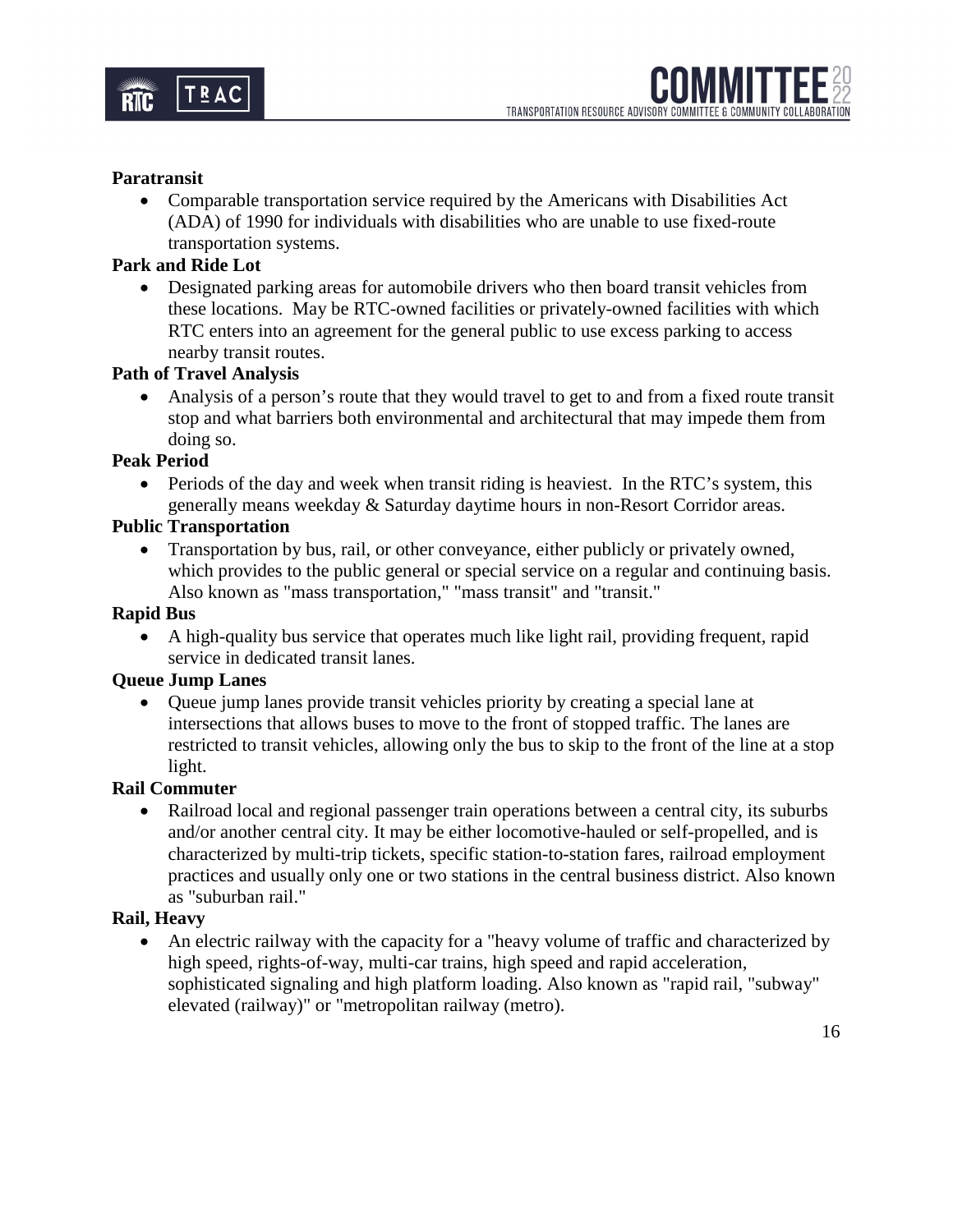

## **Rail, Transit**

• Rail or motorbus transit service operating completely separate from all modes of transportation on an exclusive right-of-way.

## **Rail, Urban Light**

• Urban Light Rail is similar to light rail in nearly all respects except two. First, it operates in more densely developed areas, and second, it operates in curbside lanes that are also used by cars to turn right at intersections and in and out of businesses.

#### **Revenue Service**

• Fixed route bus services available to carry fare-paying passengers; contrasted with "Deadhead" and "Deadhead Time".

#### **Run**

• The term "Run" means a work assignment for a bus operator, comprised of one or more Vehicle Trips.

#### **Smart Community**

• The use of data and digital technologies to improve the quality and performance of public services, including transportation, to reduce costs and resource consumption and improve the quality of life for its citizens.

#### **South Strip Transfer Terminal (SSTT)**

• A major transfer point and transit center located in the south Valley (near Sunset Road & Gilespie St.) that is served by seven RTC transit routes and private charter services.

#### **Span of Service**

• The time periods of the day, sometimes expressed as a number of hours that a transit route operates. RTC currently operates 13 routes 24 hours a day, seven days a week, with the majority of the remaining routes operating 19 to 21 hours a day, every day (often 4:30 a.m. to 1 a.m.).

#### **Special Services**

• Service operated for special events, on a one-time or recurring basis, that are in addition to the regular daily fixed route services provided by RTC. Examples include transit service to UNLV Football games, additional service for New Year's Eve, etc.

#### **Streetcar**

• Streetcars, also known as trams or trolleys, are typically single-train railcars (often articulated) that operate in mixed traffic on city streets, making either curbside or center lane stops on embedded tracks. Although they operate at slower maximum speeds, streetcars often run through business districts, making frequent stops and providing a smoother ride as compared to buses. They are also often very effective in stimulating economic development.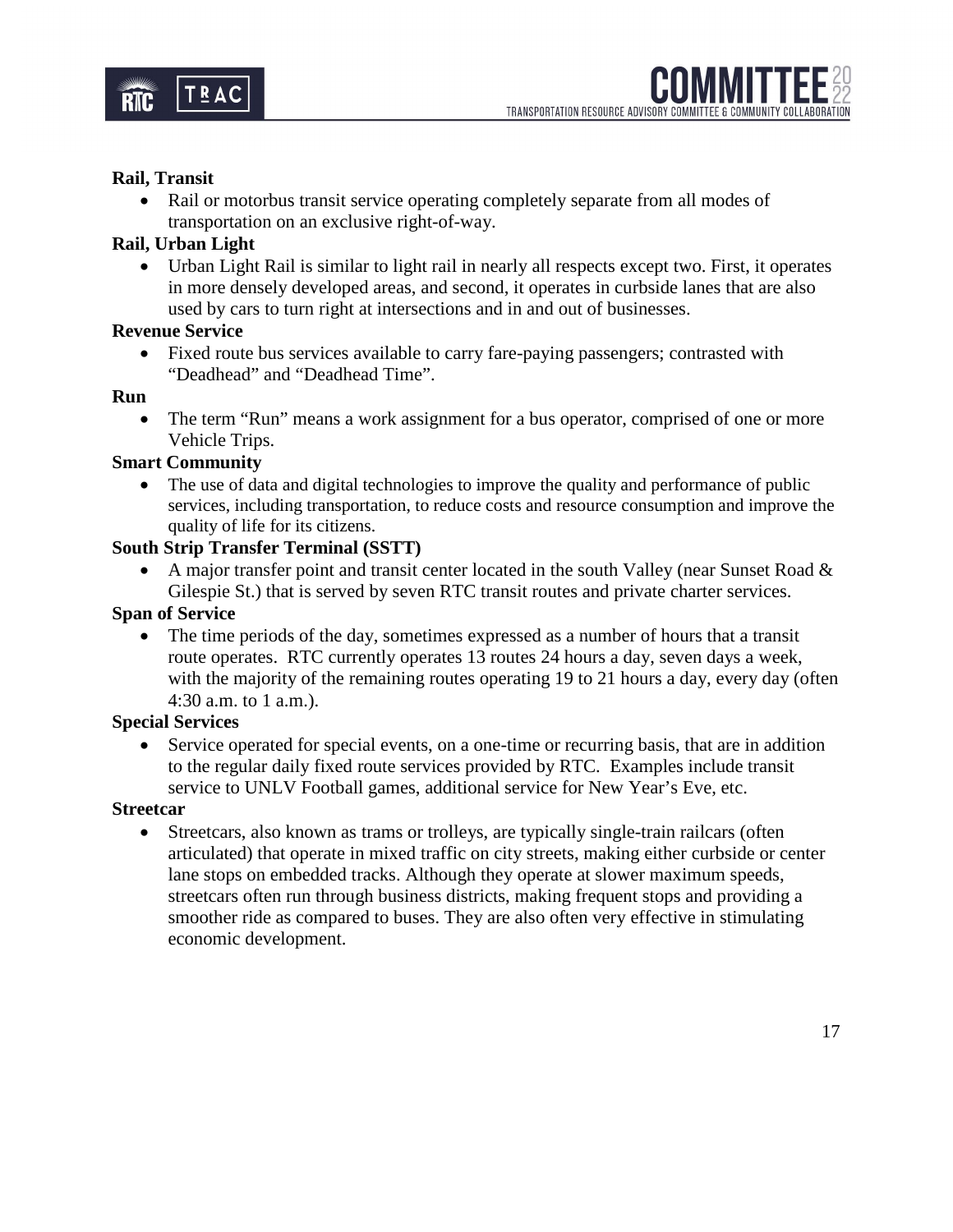

## **Subscription Service**

• Is available for trips that are considered as being consistent and repetitive where continuation will extend over a period of at least 90 day. Once subscription service goes into effect there is no need for additional reservation calls.

## **Sunset Maintenance Facility (SMF)**

• The RTC bus maintenance and storage facility located at 5165 W. Sunset Road (near South Decatur  $& CC-215$ . The SMF is one of two facilities from which all RTC buses are deployed at the start of the service day.

## **Ticket Vending Machine (TVM)**

• Electronic kiosk that vends fixed route transit passes.

#### **Transit-Oriented Development (TOD)**

• Transit-oriented development, or TOD, is development that includes a mixture of housing, office, retail and/or other amenities integrated into a walkable neighborhood that is well connected with quality public transportation.

#### **Transit Signal Priority (TSP)**

• Traffic signal technology that gives green light priority to buses and streetcars, allowing public transit to bypass traffic congestion**.**

## **Trips Per Service Hour (TPSH)**

• The number of passenger trips performed during a specific period divided by the number of service hours performed during that same period.

#### **Vehicle Hour Rate**

The dollar rate Vehicle Hour to be paid to the Contractor by the RTC on a monthly basis as compensation for the Contractor's variable cost of providing the services covered by this Contract. This is the incremental rate that RTC pays for new services, in addition to fuel costs.

#### **Vehicle Hours**

• The scheduled amount of time for a transit vehicle to depart the maintenance Facility prior to the point of origin of the first Vehicle Trip to the arrival at the maintenance Facility following the destination point of the last Vehicle Trip. The term "Vehicle Hours" includes Deadhead Time, but does not include missed trips, or any time a Revenue Vehicle is out of service for operator lunch, refueling, shift relief, mechanical breakdown, training, or other operational variation which would remove a vehicle from availability for Revenue Service.

#### **Vehicle Miles**

• The number of miles scheduled to be traveled by transit vehicles in Revenue Service, including deadhead.